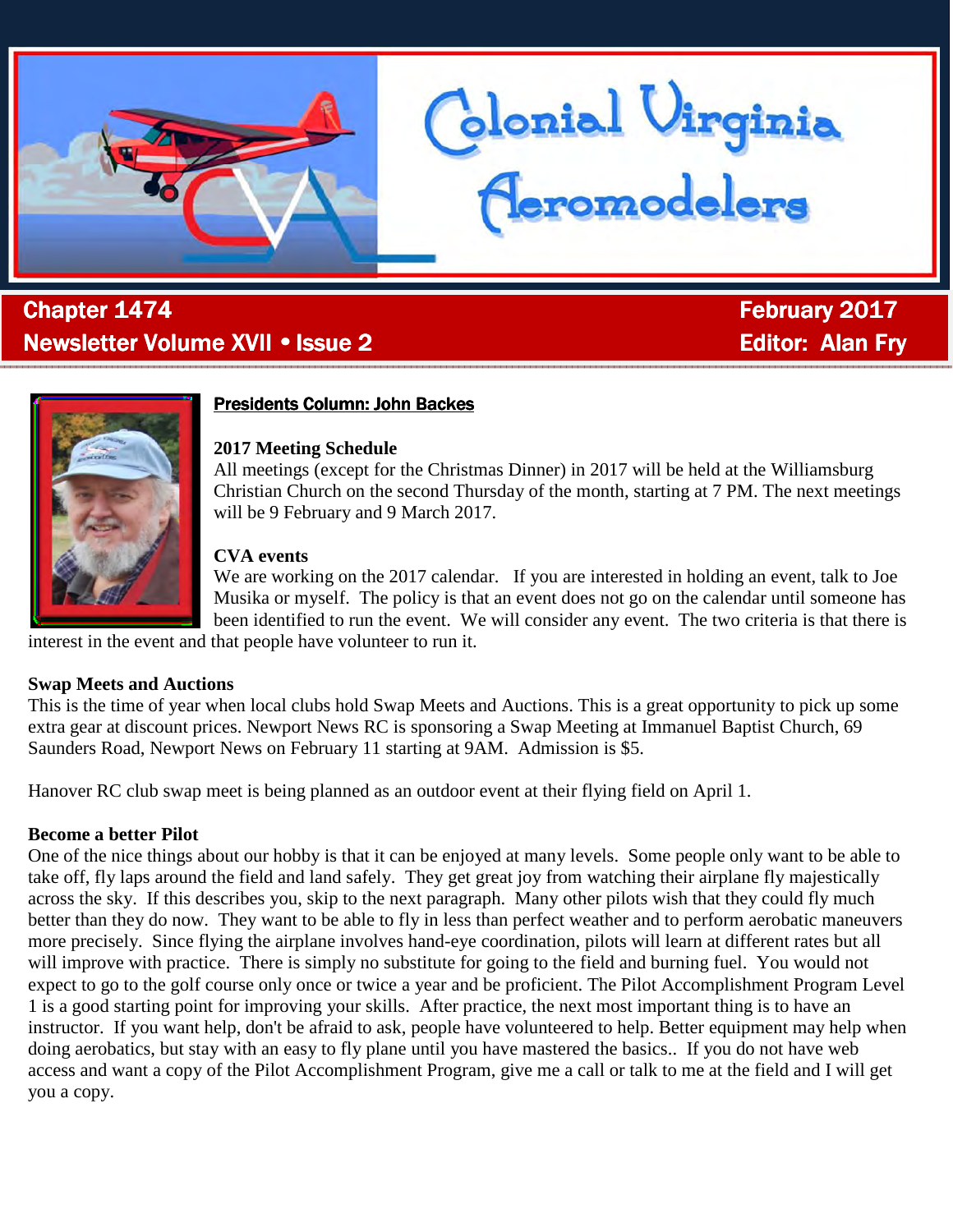## **Pilot Accomplishment Program**

The club has a pilot accomplishment program, which is modeled after the League of Silent Flight (LSF) Soaring Accomplishment Program. The goal is to recognize individual proficiency and accomplishment in RC flying through a set of successively harder tasks that measure the pilot's skills. This program gives the pilots who are interested a challenge. So far we have only developed level 1. After several pilots have completed the first level, we will add higher levels.

 Participation in the CVA Pilot Accomplishment Program is strictly voluntary. Each participating pilot is responsible for obtaining signatures of a witness for each task on the appropriate Accomplishment Level Form. The pilot should practice the individual tasks until he is comfortable and then ask another CVA member to witness the attempt and to sign if the task is successful completed. The CVA Pilot Accomplishment Level 1 form can be downloaded from the CVA web page under Applications/Forms.

The task for level 1 are:

- Task 1 5 Touch and Goes Right to Left Task 2 - 5 Touch and Goes - Left to Right Task 3 - Immelman Task 4 - Dead Stick Landing Task 5 - 10 Consecutive Loops
- Task 6 2 Consecutive Rolls

## **Show and Tell**

We are going to have a short show and tell at the end of each meeting. Did you get anything neat for Christmas? Bring it and show us!

**Contact Me**  Phone: 757-876-1241 Email: jb753@cox.net Address: 8630 Diascund Road, Lanexa, Va. 23089



## Secretary's Report: Winston Shepherd Jr.

CVA Meeting Minutes 01-12-17

The January 12th meeting, held at the Williamsburg Christian church, was called to order by the President at 7:00pm with 14 members present. The President announced the minutes of the November meeting that were published in the December newsletter.

### **Treasurer's Report: Jon persons**

Primarily expenses including sanction fees, badge supplies, Farm Bureau, SCC fees were reported. Also 37 renewals were recorded.

## **Site Improvements: Tom Treese**

Members warned to be wary of our grass in wet weather. Cars should not venture south of the shelter as the ground remains very soft well after a rainfall.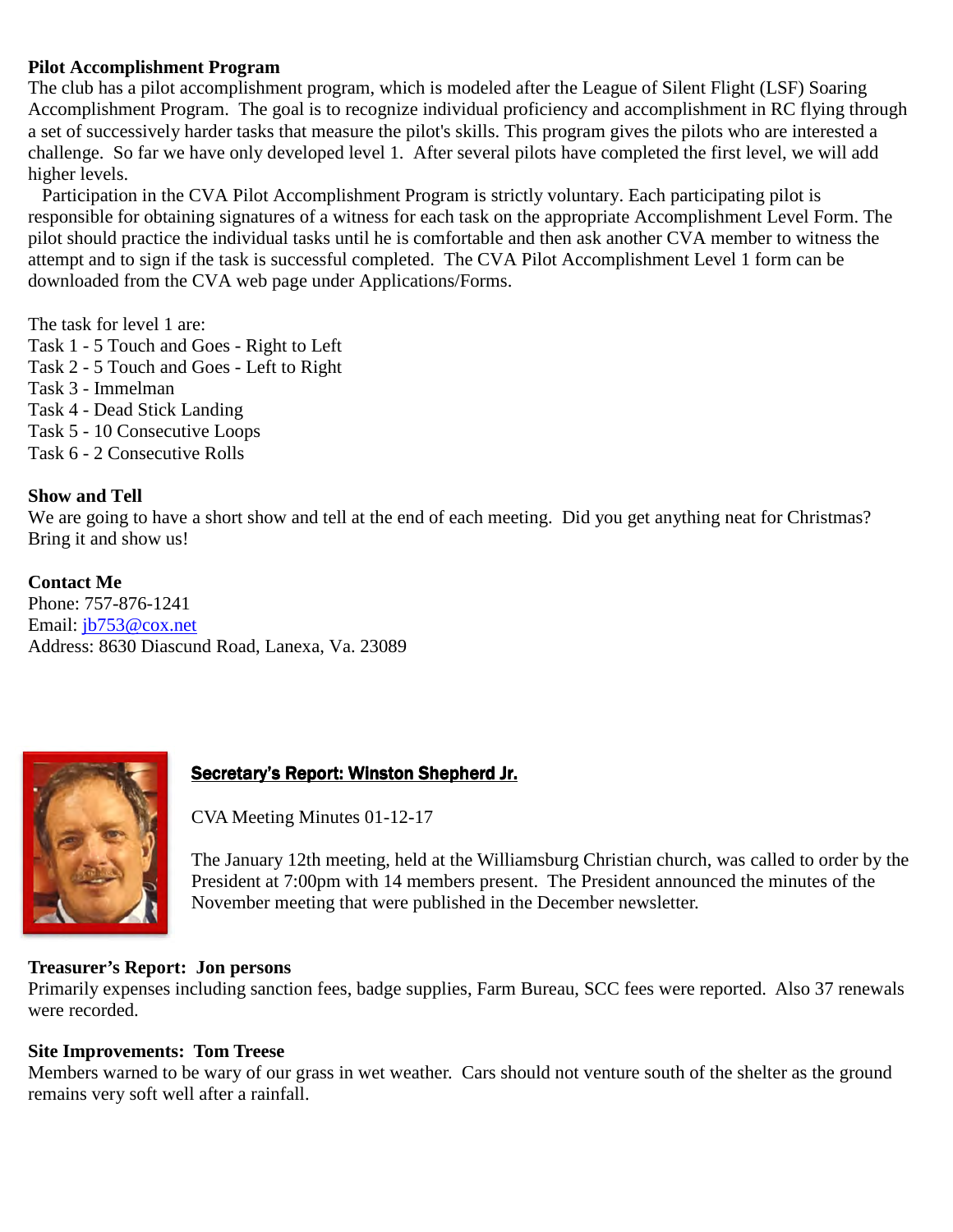### **Activities: Joe Musika**

The Newport News Swap Meet is February 11<sup>th</sup>. Consult the website for location (same as last year). The Hanover Swap Meet will be April 1st and will be outdoors this year.

Calendar being compiled for coming year to avoid conflicts with neighboring clubs.

A reminder, events will not be placed on the calendar unless there is a member willing to head-up and direct the event.

### **Safety: Cliff Casey**

John related a story on shorting of a LiPo battery. Was able to save the day by a quick yank of the JST connectors.

### **Training: Alan Fry**

Nothing to report.

### **Club Promotion:**

Nothing to report

# **Old Business:**

Nothing to report

### **New Business:**

Steve and Fran will be hosting a WALT class again this year with two Wednesdays in the classroom and one Saturday at the field.

### **Show & Tell**

Jon Persons showed his beautiful new 3 cylinder Saito and discussed lubrication issues.

President John showed his new Quest motorized glider and assembly tips including modifying wing wiring.

Fran introduced a beautiful tissue model which at the time had not been test-flown.

Steve showed his newly constructed Nutball with slightly altered dihedral as he chose flaperons for control with additional rudder control.

There being no further club business the meeting was adjourned at 7:42pm.



## Activities: Joe Musika

It's the end of January and it's COLD. Some flying is going on but not a lot. Good building time. On Feb. 11 there is a swap meet at Emmanuel Baptist Church on Saunders Rd. in Hampton. Starting time for set-up is 8am. Open at 9am to the general public. If you're selling there are rentable tables to use. 1 table is 12 dollars, 2nd table an additional 8 dollars. \$5 entry fee.

Back to the club, the schedule is still in flux. Hopefully ready for next month's newsletter. Happy Flying!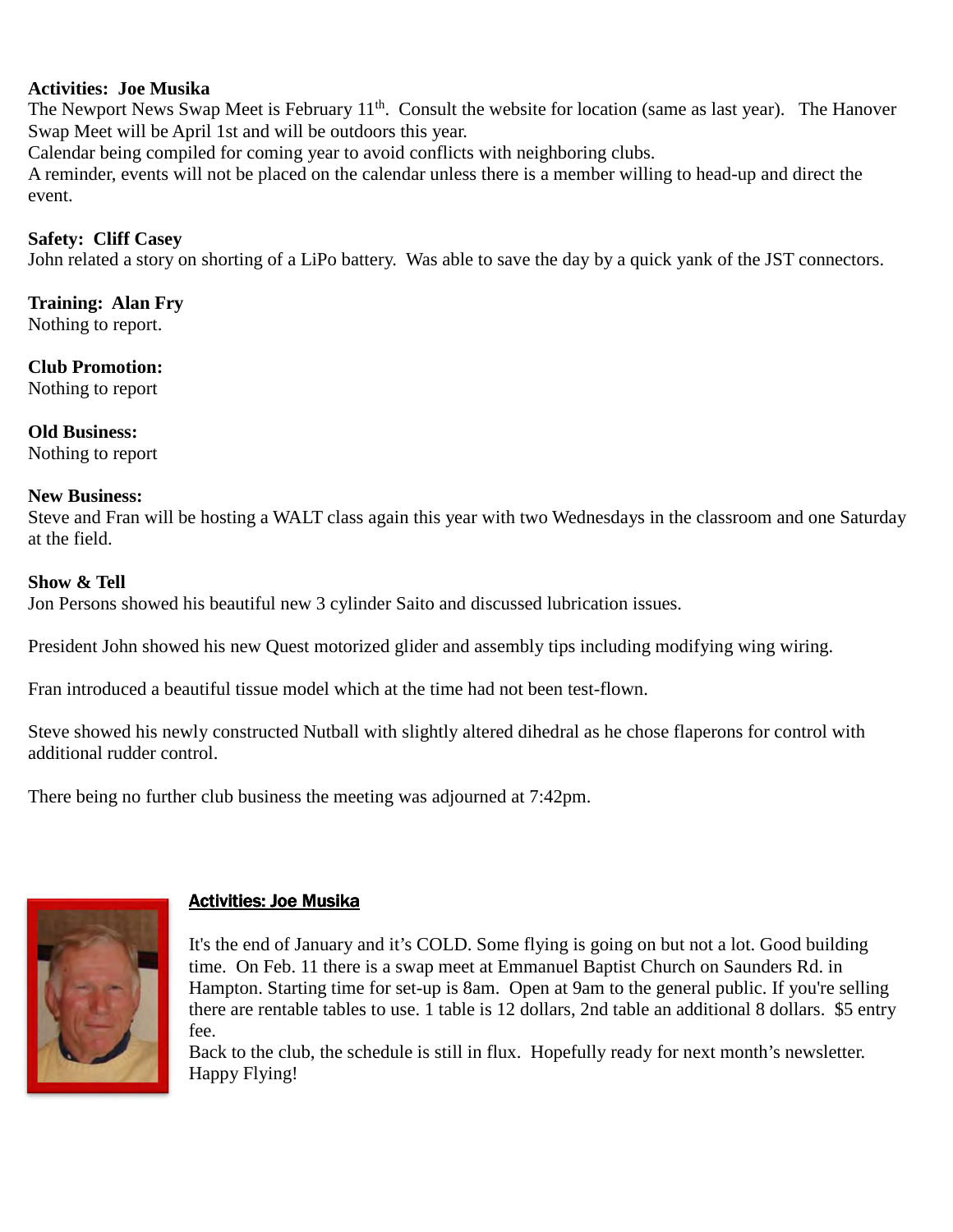

# Training: Alan Fry

## **Website of the Month:**

Jon Persons suggested this month's website of the month (Thanks Jon!). Jon sent me an email stating that he is a big fan of RC Groups and RC Universe. Jon stated that he uses both sites all the time for buying and selling RC gear. Further, Jon stated that both websites are a good source for technical information and for just keeping up with the hobby in general. Here are the links:

https://www.rcgroups.com/forums/index.php

## http://www.rcuniverse.com/

Do you have a favorite website? If so, let me know and I will put it in the newsletter. Favorite online store, how to build, how to fly, etc- send me the link! My email address:

## AlanWFEmail-CVA@yahoo.com

### **Training Column**

### Local Swap Meets:

As you may know, NNPRC will be having their annual swap meet on Saturday February 11th. On April 1st Hanover RC will be having a swap meet at their flying field. I have had some good luck buying planes and equipment at these swap meets. Back in 2011 I wrote a training article on buying used equipment. With the upcoming swap meets, I thought I would reprint that article for this month's training article:

## Adding to Your Squadron

Want more planes but need to watch your budget? Have you considered buying used aircraft? I recently bought my fourth plane, 3 of which are second hand. My first plane, the Avistar, I found in the Trading Post. It may have been flown once, so it was like new. It came with accessories that I needed; starter, fuel pump, etc. Best of all, I saved roughly 50% over buying it new.

My second plane, the Apprentice, I bought from a club member. I saved roughly 33% on that one versus buying it new. I recently bought my fourth plane and I found it online at Craig's List (www.CraigsList.com ). There are always several RC airplanes listed in the Hampton Roads or Richmond Craig's List. Another online option, perhaps a little more risky, is EBay.

Several RC Airplane clubs in the area hold annual swap meets. The swap meets are another way of finding used airplanes and accessories, sometimes at bargain prices. I have seen used airplanes for sale that have never been taken out of the box. Further, I have seen other planes for sale that have never been flown. Some used airplanes for sale still need assembling. Finally, you may find an ole classic airplane that is no longer available through the retail channels.

Do your homework before purchasing used airplanes. Check online for prices and other information. Download an owner's manual with a parts list and take the parts list with you to ensure nothing is missing. Thoroughly inspect the plane for possible damage. Finally, take into consideration that engines and electronics that can't be tested or demonstrated by the seller may not work once you get it home. There is some risk in buying used equipment, but I believe the risk is small.